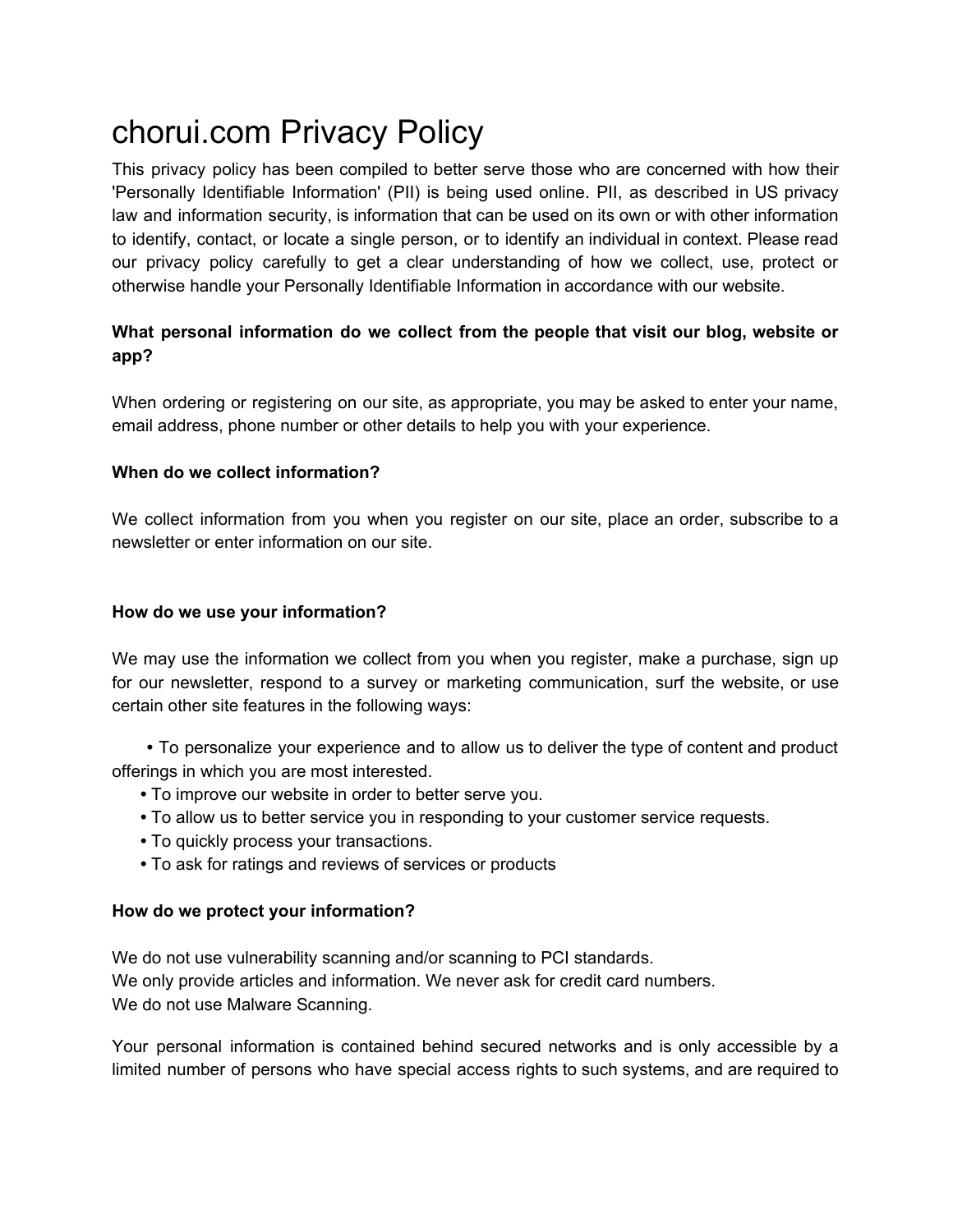keep the information confidential. In addition, all sensitive/credit information you supply is encrypted via Secure Socket Layer (SSL) technology.

We implement a variety of security measures when a user places an order to maintain the safety of your personal information.

All transactions are processed through a gateway provider and are not stored or processed on our servers.

#### **Do we use 'cookies'?**

Yes. Cookies are small files that a site or its service provider transfers to your computer's hard drive through your Web browser (if you allow) that enables the site's or service provider's systems to recognize your browser and capture and remember certain information. For instance, we use cookies to help us remember and process the items in your shopping cart. They are also used to help us understand your preferences based on previous or current site activity, which enables us to provide you with improved services. We also use cookies to help us compile aggregate data about site traffic and site interaction so that we can offer better site experiences and tools in the future.

#### **We use cookies to:**

- **•** Help remember and process the items in the shopping cart.
- **•** Understand and save user's preferences for future visits.

**•** Compile aggregate data about site traffic and site interactions in order to offer better site experiences and tools in the future. We may also use trusted third-party services that track this information on our behalf.

You can choose to have your computer warn you each time a cookie is being sent, or you can choose to turn off all cookies. You do this through your browser settings. Since browser is a little different, look at your browser's Help Menu to learn the correct way to modify your cookies.

If you turn cookies off, some features will be disabled. It won't affect the user's experience that make your site experience more efficient and may not function properly.

However, you will still be able to place orders.

#### **Third-party disclosure**

We do not sell, trade, or otherwise transfer to outside parties your Personally Identifiable Information.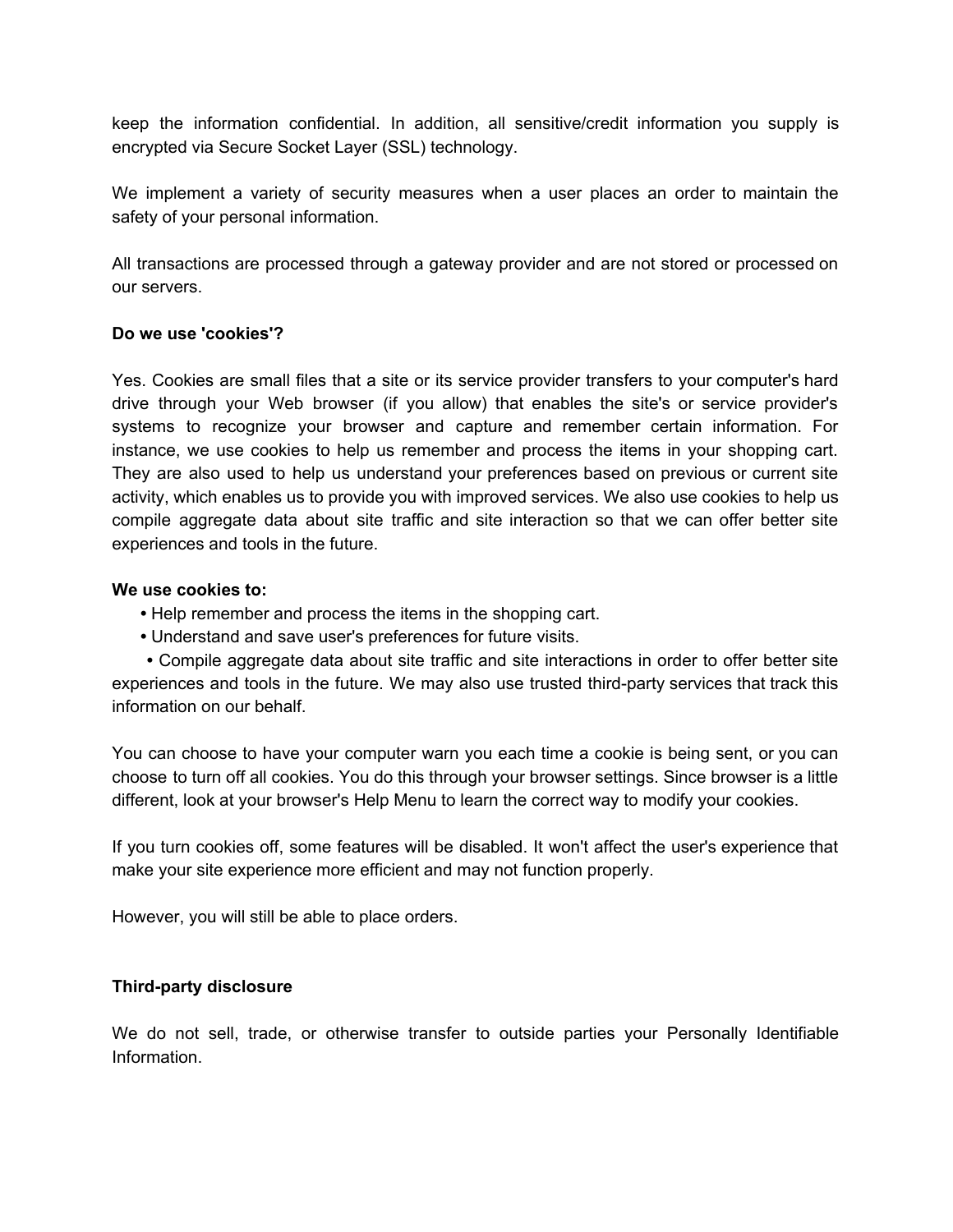#### **Third-party links**

We do not include or offer third-party products or services on our website.

### **Google**

Google's advertising requirements can be summed up by Google's Advertising Principles. They are put in place to provide a positive experience for users. https://support.google.com/adwordspolicy/answer/1316548?hl=en

We have not enabled Google AdSense on our site but we may do so in the future.

#### **we agree to the following:**

Users can visit our site anonymously.

Once this privacy policy is created, we will add a link to it on our home page or as a minimum, on the first significant page after entering our website.

Our Privacy Policy link includes the word 'Privacy' and can easily be found on the page specified above.

You will be notified of any Privacy Policy changes:

**•** On our Privacy Policy Page

Can change your personal information:

**•** By logging into your account

## **How does our site handle Do Not Track signals?**

We honor Do Not Track signals and Do Not Track, plant cookies, or use advertising when a Do Not Track (DNT) browser mechanism is in place.

## **Does our site allow third-party behavioral tracking?**

It's also important to note that we do not allow third-party behavioral tracking

## **COPPA (Children Online Privacy Protection Act)**

When it comes to the collection of personal information from children under the age of 13 years old, the Children's Online Privacy Protection Act (COPPA) puts parents in control. The Federal Trade Commission, United States' consumer protection agency, enforces the COPPA Rule, which spells out what operators of websites and online services must do to protect children's privacy and safety online.

We do not specifically market to children under the age of 13 years old.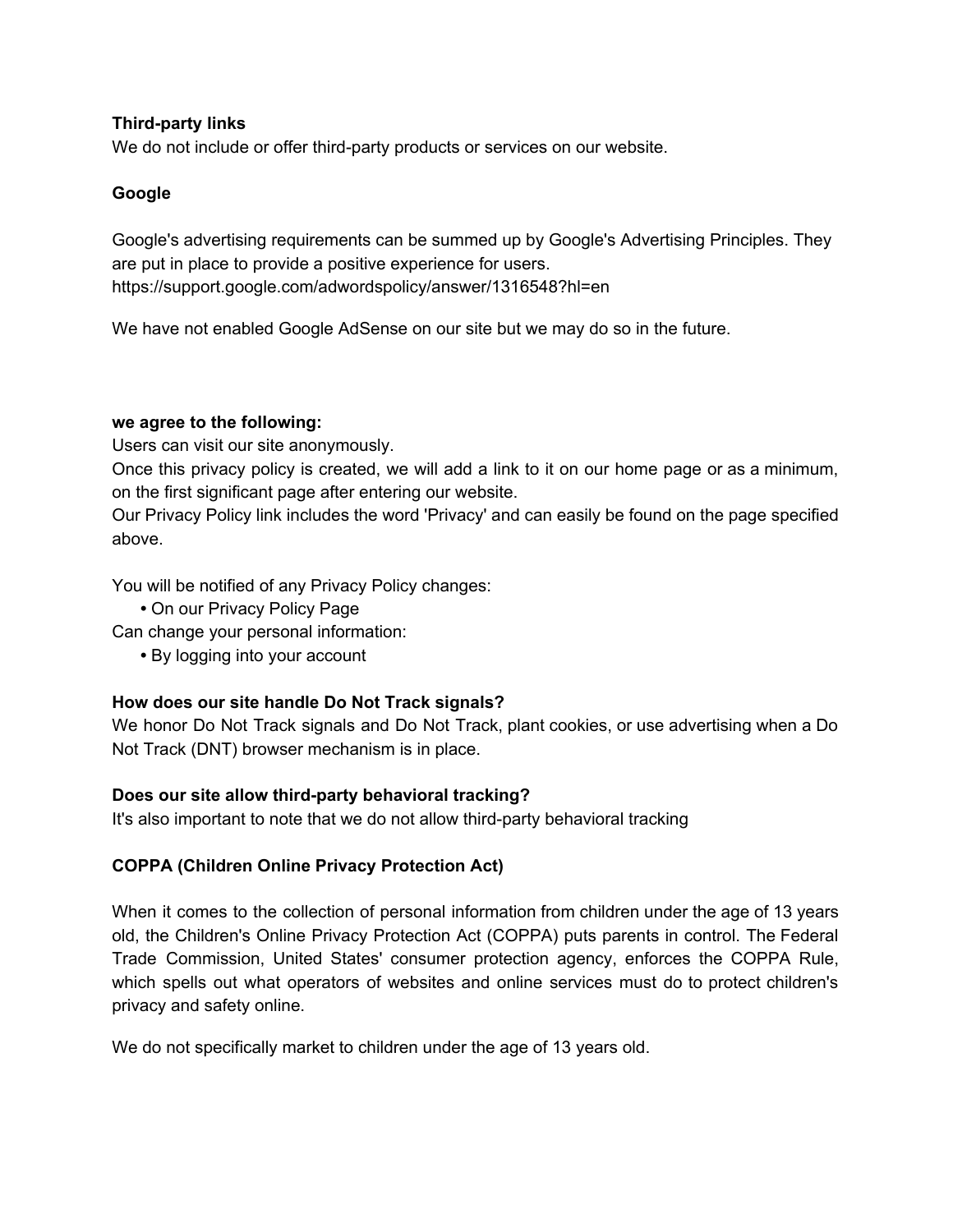#### **Fair Information Practices**

The Fair Information Practices Principles form the backbone of privacy law in the United States and the concepts they include have played a significant role in the development of data protection laws around the globe. Understanding the Fair Information Practice Principles and how they should be implemented is critical to comply with the various privacy laws that protect personal information.

## **In order to be in line with Fair Information Practices we will take the following responsive action, should a data breach occur:**

We will notify you via email

- **•** Within 7 business days
- We will notify the users via in-site notification
	- **•** Within 1 business day

We also agree to the Individual Redress Principle which requires that individuals have the right to legally pursue enforceable rights against data collectors and processors who fail to adhere to the law. This principle requires not only that individuals have enforceable rights against data users, but also that individuals have recourse to courts or government agencies to investigate and/or prosecute non-compliance by data processors.

## **CAN SPAM Act**

The CAN-SPAM Act is a law that sets the rules for commercial email, establishes requirements for commercial messages, gives recipients the right to have emails stopped from being sent to them, and spells out tough penalties for violations.

#### **We collect your email address in order to:**

**•** Process orders and to send information and updates pertaining to orders.

## **To be in accordance with CANSPAM, we agree to the following:**

- **•** Not use false or misleading subjects or email addresses.
- **•** Identify the message as an advertisement in some reasonable way.
- **•** Include the physical address of our business or site headquarters.
- **•** Honor opt-out/unsubscribe requests quickly.
- **•** Allow users to unsubscribe by using the link at the bottom of each email.